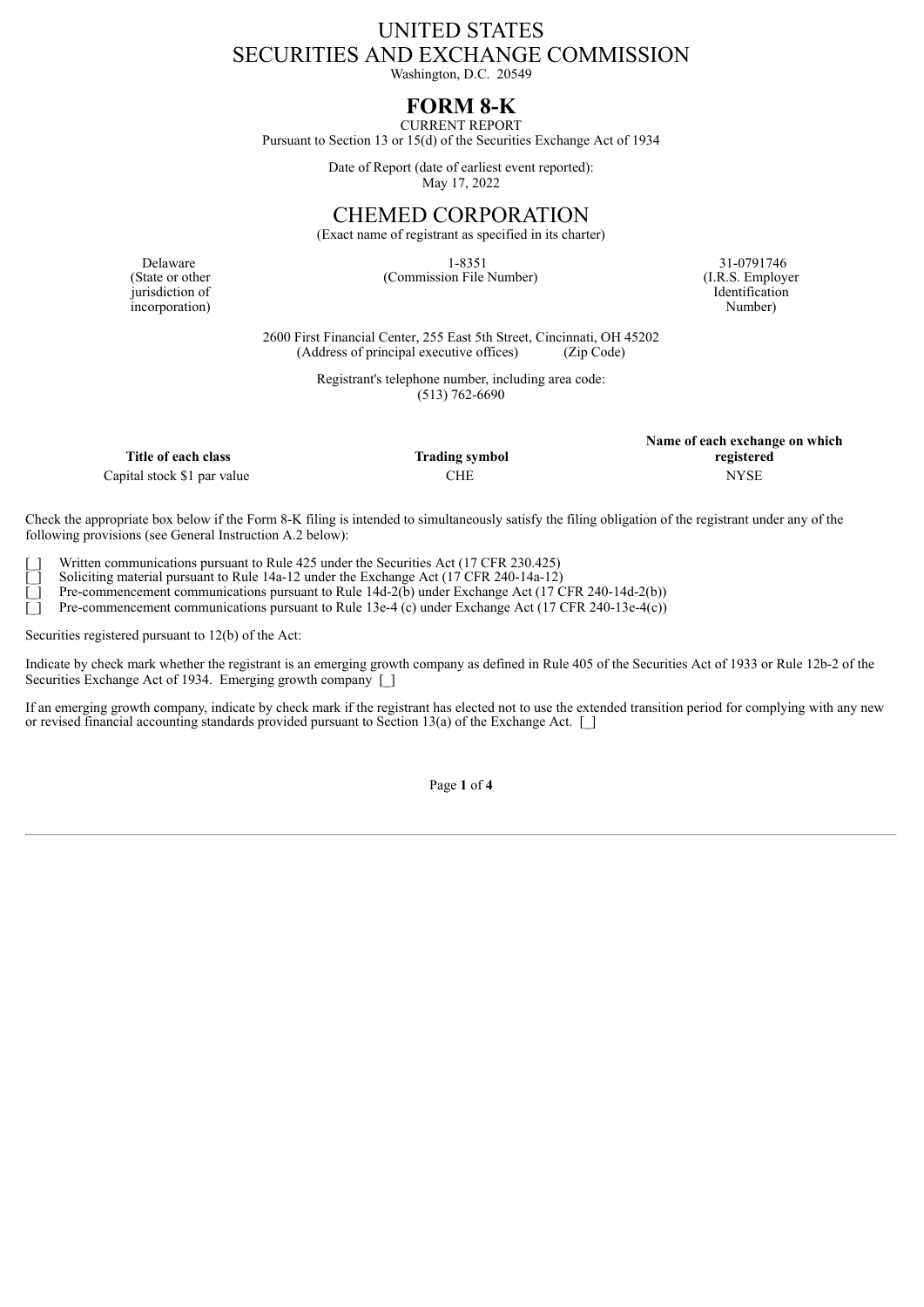## **Item 5.07 Submission of Matters to a Vote of Security Holders**

- (a) On May 16, 2022, Chemed Corporation held its annual meeting of stockholders.
- (b) Stockholders voted on the matters set forth below:

**Item 1. Election of Directors.** The following directors, who constitute the entire Board of Directors, were elected at the meeting by the votes indicated:

| Nominee               | For          | Against   | Abstentions | Broker non-votes |
|-----------------------|--------------|-----------|-------------|------------------|
| Kevin J. McNamara     | 13,036,453   | 148,792   | 9,114       | 650,800          |
| Ron DeLyons           | 13,056,763   | 124,978   | 12,618      | 650,800          |
| Joel F. Gemunder      | 8,752,452    | 3,924,098 | 517,807     | 650,800          |
| Patrick P. Grace      | 9,073,514    | 3,980,051 | 140,794     | 650,800          |
| Christopher J. Heaney | 13, 125, 112 | 57,627    | 11,620      | 650,800          |
| Thomas C. Hutton      | 12,881,993   | 302,322   | 10,045      | 650,800          |
| Andrea R. Lindell     | 12,792,516   | 260,820   | 141,023     | 650,800          |
| Thomas P. Rice        | 12,802,015   | 250,812   | 141,532     | 650,800          |
| Donald E. Saunders    | 12,176,903   | 874,992   | 142,465     | 650,800          |
| George J. Walsh III   | 10,312,300   | 2,870,779 | 11,281      | 650,800          |

**Item 2. Stock Incentive Plan.** The proposal to approve and adopt the Company's 2022 Stock Incentive Plan was approved with the following votes:

|                  | Voted      |
|------------------|------------|
| For              | 11,167,017 |
| Against          | 2,018,770  |
| Abstain          | 8,572      |
| Broker non-votes | 650,800    |

**Item 3. Ratification of Independent Accountants.** The proposal to ratify the appointment of PricewaterhouseCoopers LLP by the Audit Committee of the Board of Directors as the company's independent accountants for the year ending December 31, 2022, was approved with the following votes:

|                  | Voted      |
|------------------|------------|
| For              | 13,134,645 |
| Against          | 701,868    |
| Abstain          | 8,647      |
| Broker non-votes | -          |

Page **2** of **4**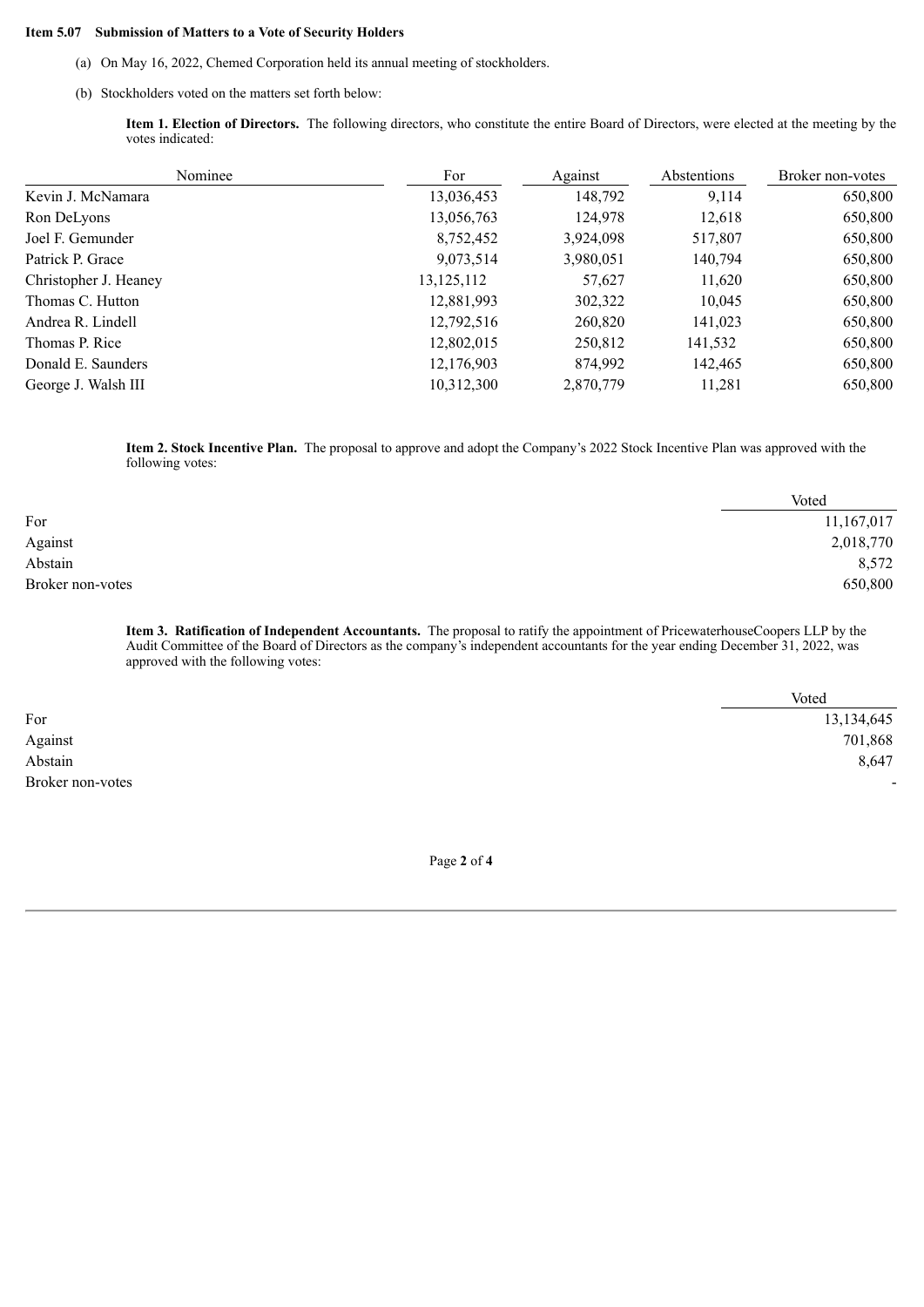**Item 4. Executive Compensation.** The proposal to approve, on a non-binding basis, the Company's executive compensation program, was approved with the following votes:

|                  | Voted      |
|------------------|------------|
| For              | 11,807,439 |
| Against          | 1,372,825  |
| Abstain          | 14,095     |
| Broker non-votes | 650,800    |
|                  |            |

Page **3** of **4**